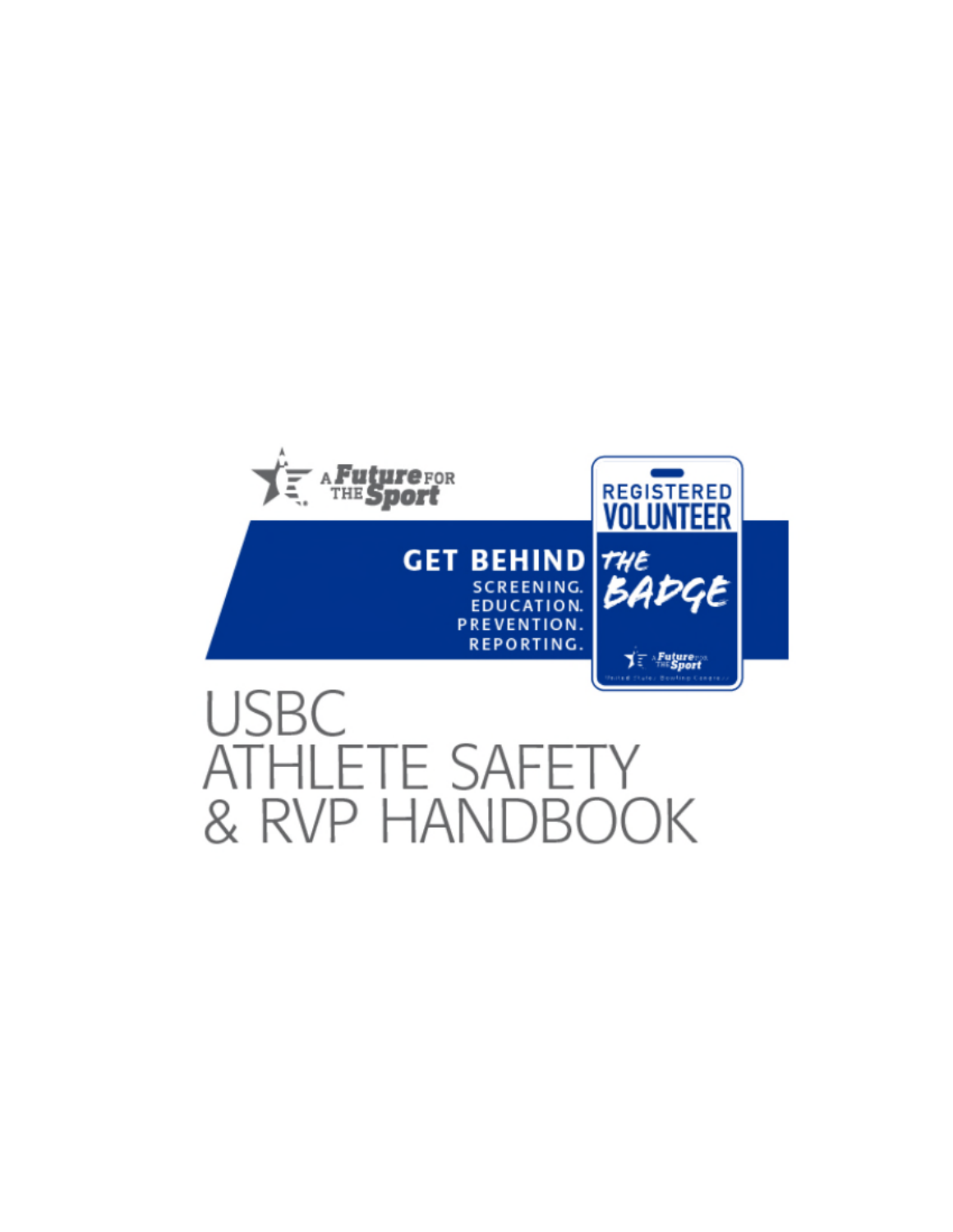# USBC<br>ATHLETE SAFETY<br>& RVP HANDBOOK

# **Table of Contents**

REGISTERED

BADGE

**Tree Palarent** 

**GET BEHIND 7**<br>
SCREENING<br>
EDUCATION.<br>
PREVENTION.

REPORTING.

| <b>USBC Athlete Safety Policies</b> |
|-------------------------------------|
|                                     |
| <b>Prevention Policies</b>          |
|                                     |
|                                     |
|                                     |

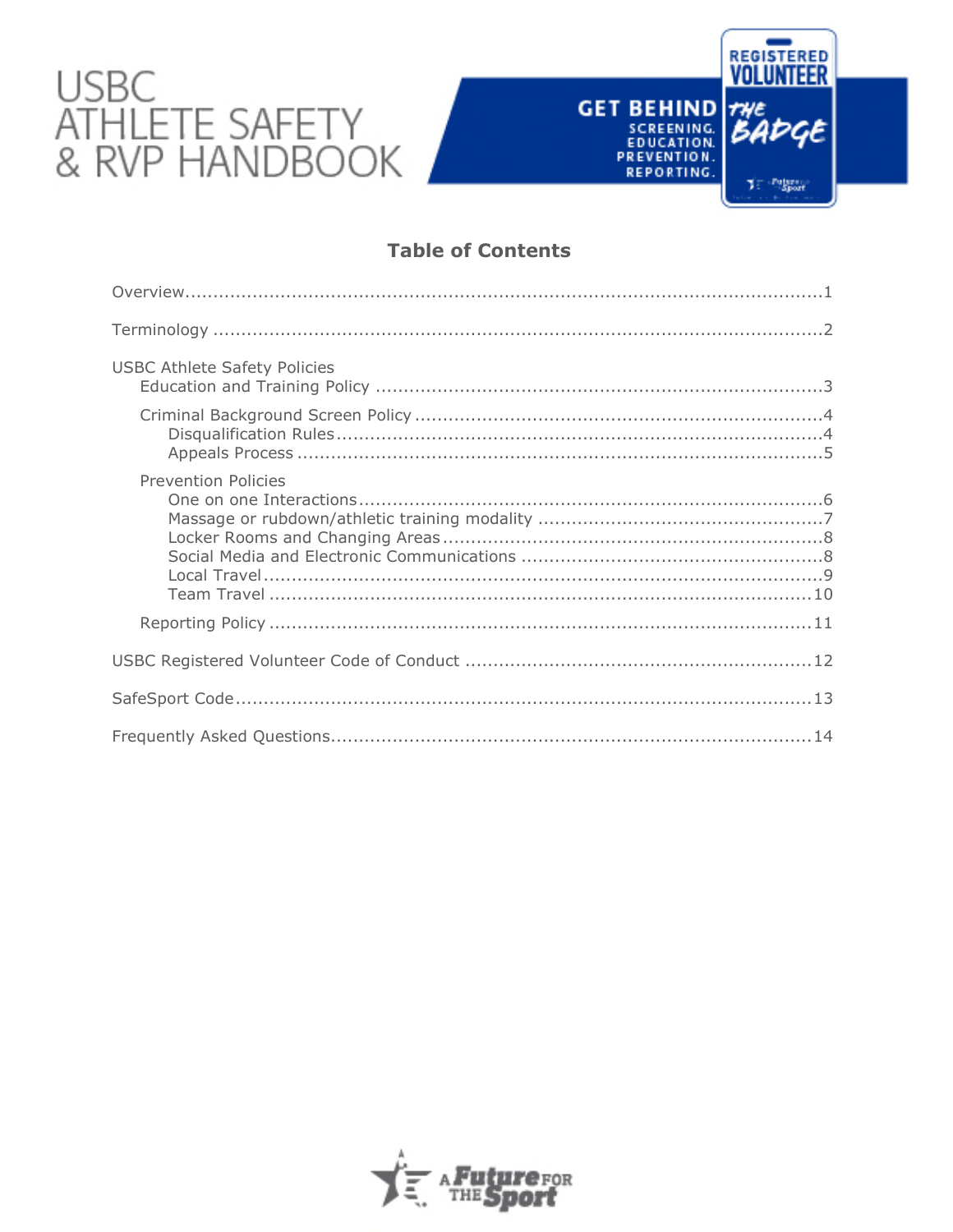

# **Overview**

The United States Bowling Congress' Athlete Safety Program combines the U.S. Center for SafeSport Policies and USBC's Registered Volunteer Program into one program. The program is designed to create awareness about emotional, physical and sexual abuse through education and prevention policies.

The USBC Athlete Safety Program accomplishes three important goals:

- 1. Requires all volunteers who have authority over USBC Youth members to be Registered Volunteers. A Registered Volunteer must comply with the following requirements:
	- Prior to attending a USBC Youth activity or within 45 days of being in a Registered Volunteer role, whichever occurs first:
		- o Complete the U.S. Center for SafeSport training on a yearly basis
		- o Pass a background screen through the National Center for Safety Initiatives (NCSI) every two years
		- o Be a USBC member in good standing
	- Report any child abuse, including sexual abuse, to the U.S. Center for SafeSport and USBC
	- Adhere to the USBC Athlete Safety Prevention Policies
	- Adhere to the USBC Registered Volunteer Code of Conduct
- 2. Requires adult members 18 years of age or older who bowl in a league with USBC Youth members 17 years of age or younger to:
	- Prior to participating in the league, complete the U.S. Center for SafeSport training on a yearly basis
	- Report any child abuse, including sexual abuse, to the U.S. Center for SafeSport and USBC
	- Adhere to the USBC Athlete Safety Prevention Policies
- 3. Provides Prevention Policies for adults to adhere to during any certified competition or USBC activity where USBC Youth members are involved.

This Athlete Safety & RVP Handbook, which will govern the program, has been developed in compliance with the U.S. Center for SafeSport Policies and Procedures and the National Council of Youth Sports recommendations.



**REGISTERED**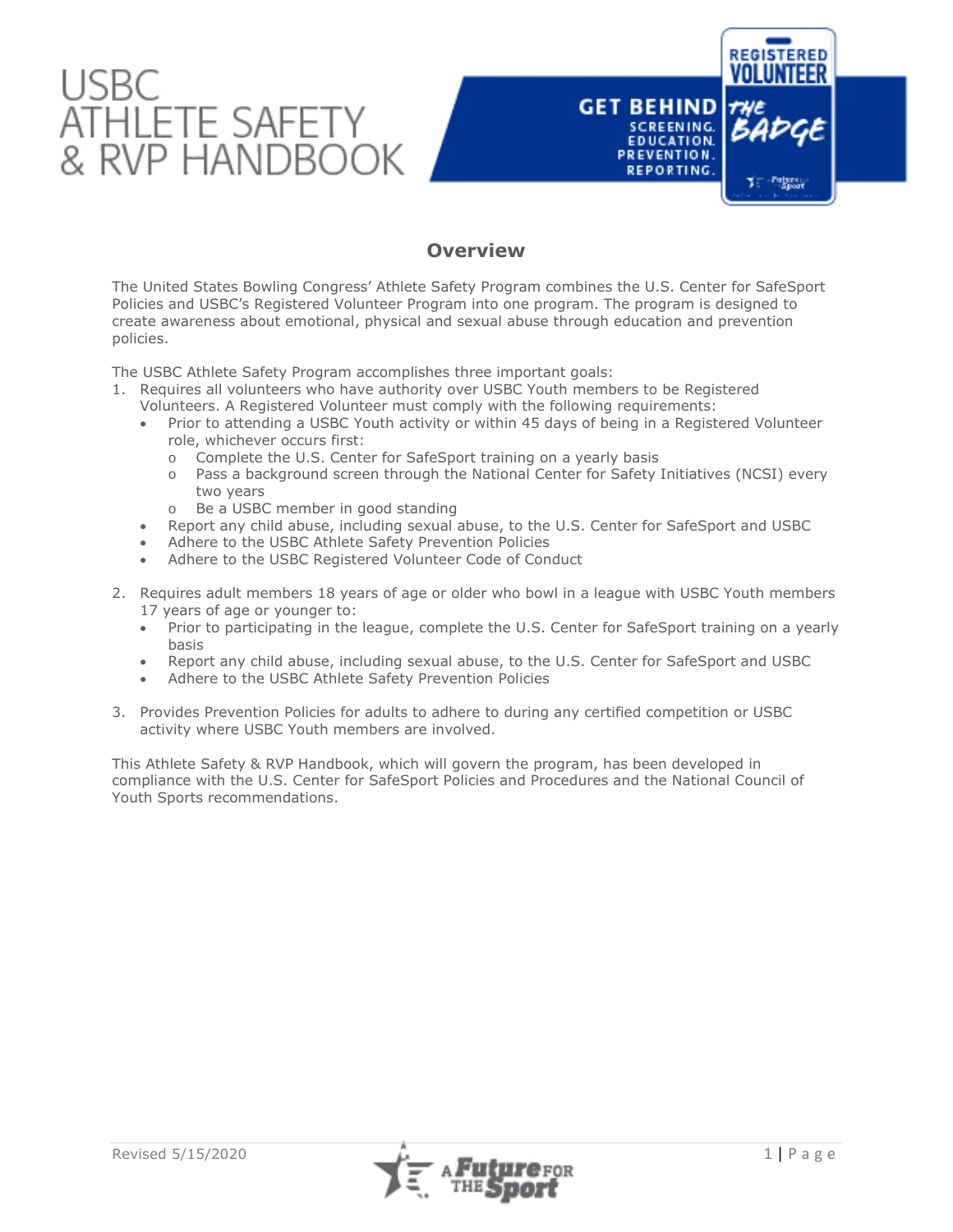



# **Terminology**

**Adult Participant:** Adult members 18 years of age or older who have regular contact with a minor.

**Minor, child or minor athlete**: An amateur athlete under 18 years of age.

**A facility partially or fully under the jurisdiction of USBC:** Any facility where a USBC activity is being held.

**USBC:** In this document, it refers to the management of the league, tournament or association having jurisdiction over the competition, practice, training or event. This is either the league officers, tournament management, local or state board of directors or USBC National Headquarters.

**Registered Volunteer:** Anyone 18 years of age or older who has authority over minor athletes and are within USBC governance structure.

**Registered Volunteer Role:** Specific roles or positions within USBC governance structure. Those roles are:

- USBC headquarters employees
- USBC national board and youth committee members
- USBC Team USA and Junior Team USA members
- State and local youth committee members and directors
- State and local association board members
- State and local association managers
- USBC league officers in leagues with members age 17 or younger
- USBC Youth tournament managers
- USBC trained coaches

**Regular Contact with a Minor:** Competitions with a prearranged schedule of more than one week, i.e. USBC league competition where members age 17 or younger are competing.

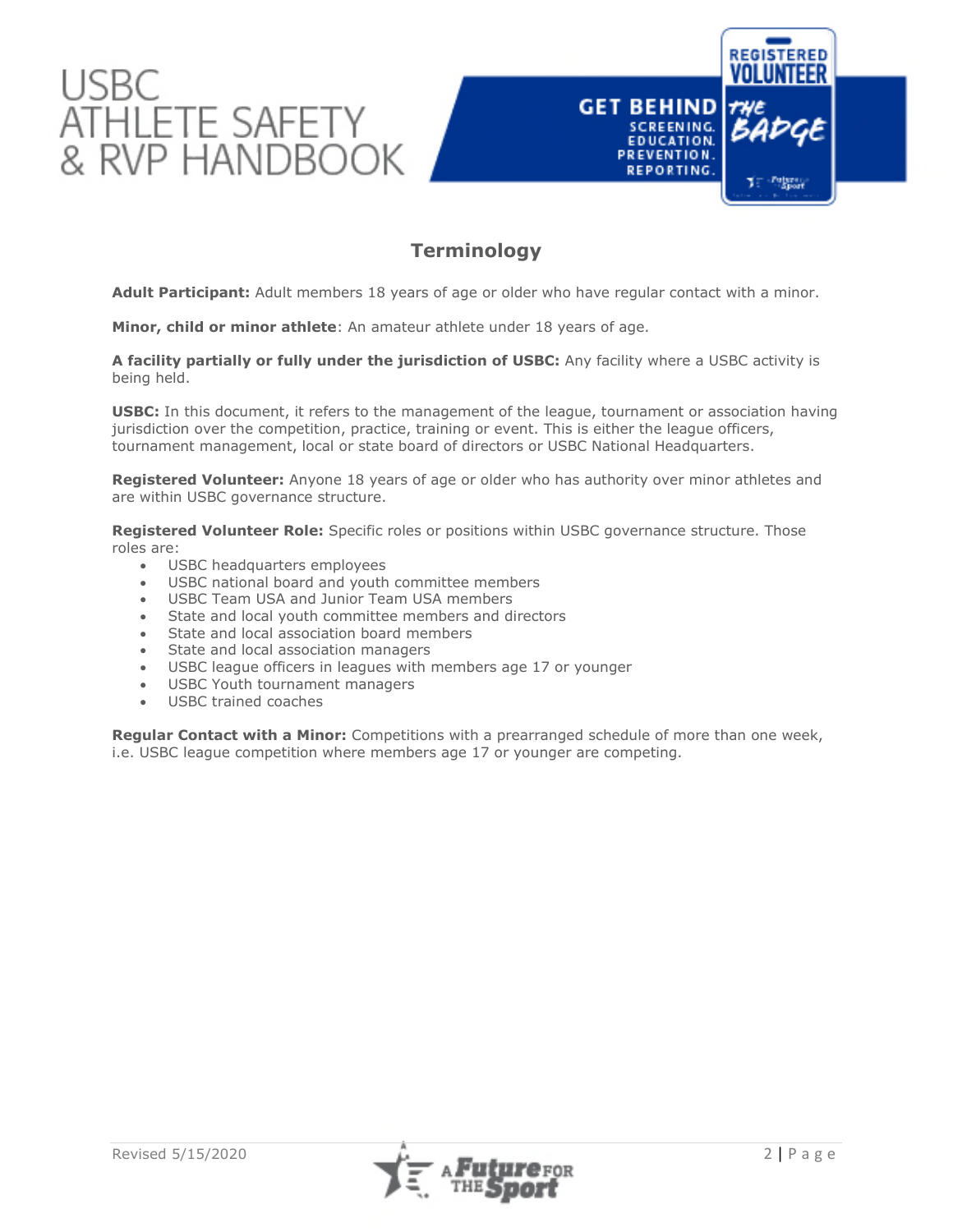



# **USBC Athlete Safety Policies**

The USBC has adopted policies, created by the U.S. Center for SafeSport, designed to create awareness about emotional, physical and sexual abuse. Adherence to these policies by USBC members is a crucial step in ending abuse.

# **Part I – Education and Training Policy**

#### **A. Adult Members**

Registered Volunteers and Adult Participants must complete the U.S. Center for SafeSport's Core Center for SafeSport Training:

- Before regular contact with an amateur athlete who is a minor begins; or
- Within the first 45 days of initial membership, or upon beginning a new role subjecting the adult to this policy.

Starting with the membership year (Aug. 1-July 31) after completion of the Core Center for SafeSport Training, each Registered Volunteer must complete an annual refresher course.

The SafeSport-trained course will help you recognize if an athlete is being abused. Most importantly, you will learn how to prevent this from happening or how to respond if the abuse already has happened. The training ensures you are a part of our daily effort to make athlete well-being the centerpiece of our nation's sport programs.

The SafeSport-trained course covers the following topics in depth:

- Mandatory Reporting
- Sexual Misconduct Awareness Education
- Emotional and Physical Misconduct

To start your training, visit BOWL.com/RVP.

#### **B. Minor Athletes**

Training will be offered annually, subject to parental consent, to members who are minors regarding prevention and reporting of child abuse.

Minor Athlete training will be available through an online platform provided by the U.S. Center for SafeSport.

#### **C. Exemptions**

Exemptions from this Education and Training Policy may be made on a case-by-case basis for victims/survivors. Requests may be made directly to the U.S. Center for SafeSport, [ngbservices@safesport.org](mailto:training@safesport.org).

The U.S. Center for SafeSport will work with USBC regarding appropriate accommodations for persons with disabilities to satisfy the training requirements herein.

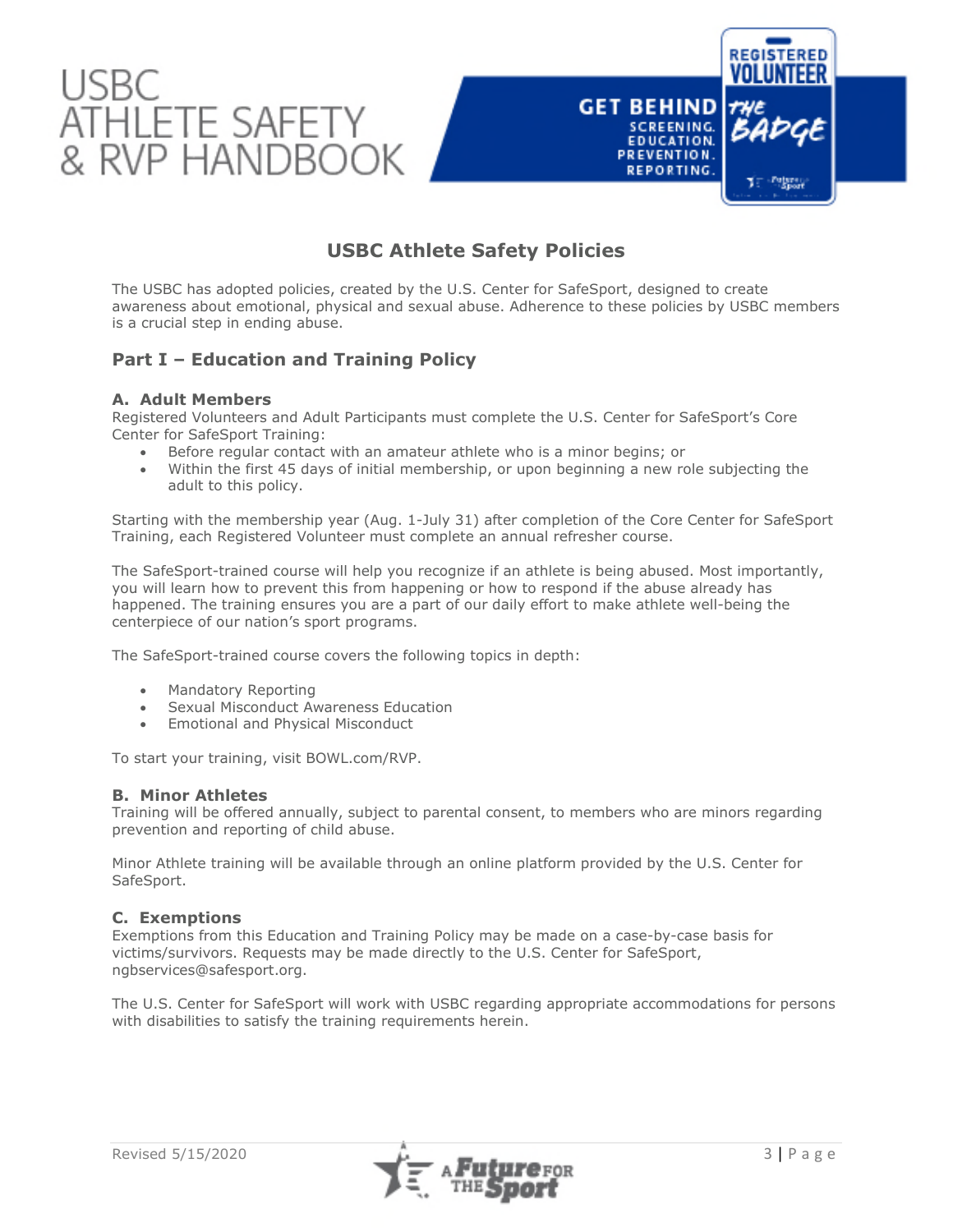

# **Part II – Criminal Background Screen Policy**

The National Center for Safety Initiatives (NCSI), a national leader in the field of background screening and a company specifically dedicated to the protection of children, will conduct the background screens for USBC. The screening through NCSI is required even if you have submitted to background checks through an employer or another organization.

Consistent and uniform implementation of the Criminal Background Screen Policy is critical to its success. All covered individuals must be treated the same and the same background screen criteria must be applied to all.

NCSI uses the most current records and technology available. A background check will be valid for two years and the \$30 fee (starting Aug. 1, 2020) will cover an initial full screen plus an annual recheck of national criminal and sex offender registry data. Payment is made directly to NCSI by using Visa or MasterCard (a \$1.25 processing fee may apply).

The NCSI background screen program focuses on criminal activities that pose a serious threat to children. It does not include credit checks or motor vehicle violations.

#### **Protecting the Rights of the Volunteers**

This policy complies with the Fair Credit Reporting Act (FCRA), which provides specific protections to all USBC volunteers. Under the FCRA, an applicant is entitled to:

- Obtain a copy of their criminal history information
- Challenge the accuracy and completeness of the criminal history information

The FCRA also clearly establishes how criminal history records used during an appeal process and subsequent determinations must remain confidential.

NCSI will provide the highest possible levels of security to protect the privacy of USBC volunteers and their personal information according to the requirements of the FCRA.

#### **Disqualification Rules**

A reportable record or disclosure that contains a disposition or resolution of a criminal proceeding, other than an adjudication of not guilty, for any of the below criminal offenses will be flagged as a Red-Light Review.

A Red-Light Review will result in disqualification of an individual from any involvement with USBC which requires one to be a Registered Volunteer. Disclosures, offenses pending disposition or convictions for any of the following offenses will result in a Red-Light Review. Further investigation will be required when no record of the individual can be found, information provided by the individual is missing or inaccurate, or the individual refuses to provide the required information. Failure to satisfy required information will result in a Red-Light Review.

The criteria against which individuals will be measured are:

1. Any felony, and

- 2. Any misdemeanor involving:
	- a. All sexual crimes, criminal offenses of a sexual nature to include but not limited to, rape, child molestation, sexual battery, lewd conduct, possession and distribution of child pornography, possession and distribution of obscene material, prostitution, indecent exposure, public indecency, and any sex offender registrant;
	- b. Any drug related offenses;

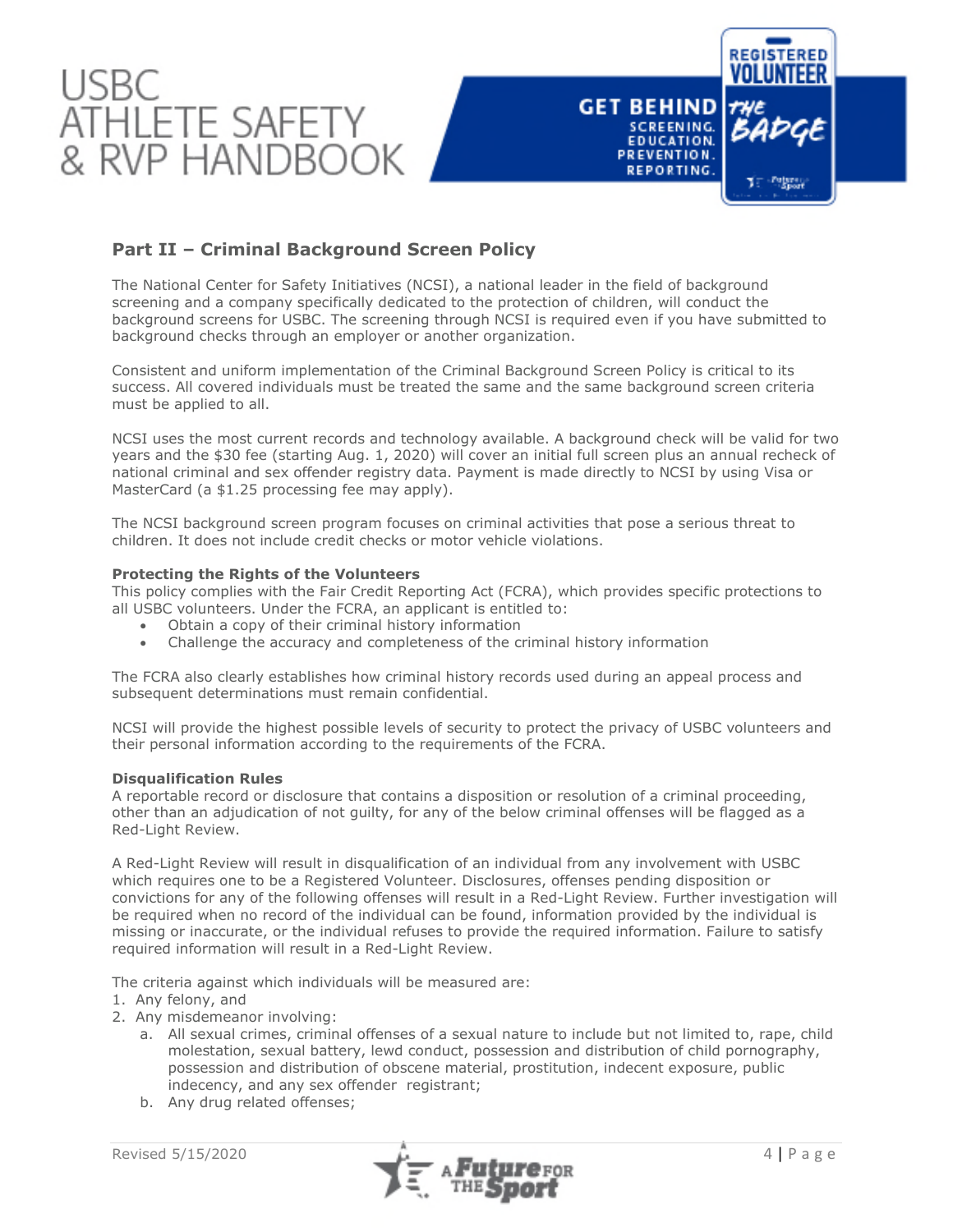



- c. Harm to a minor, including, but not limited to, offenses such as child abandonment, child endangerment/neglect/abuse, contributing to the delinquency of a minor, and DUI with a minor;
- d. Violence against a person (including crimes involving firearms and domestic violence);
- e. Stalking, harassment, blackmail, violation of a protection order, and/or threats;
- f. Destruction of property, including arson, vandalism, and criminal mischief; and
- g. Animal abuse, cruelty, or neglect.

A Green Light means no disqualifying disclosure, offense pending disposition, or criminal record has been found in an individual's background screening.

#### **Appeals Process**

USBC will ensure every USBC member who wishes to be a Registered Volunteer has a fair and equitable opportunity to do so. In the event a member wishes to challenge the results of a background screen, he/she will be granted the right to appeal by USBC. Upon appeal, the procedures in Article II of the USBC Bylaws, Disciplinary Procedures Supplement will be followed.

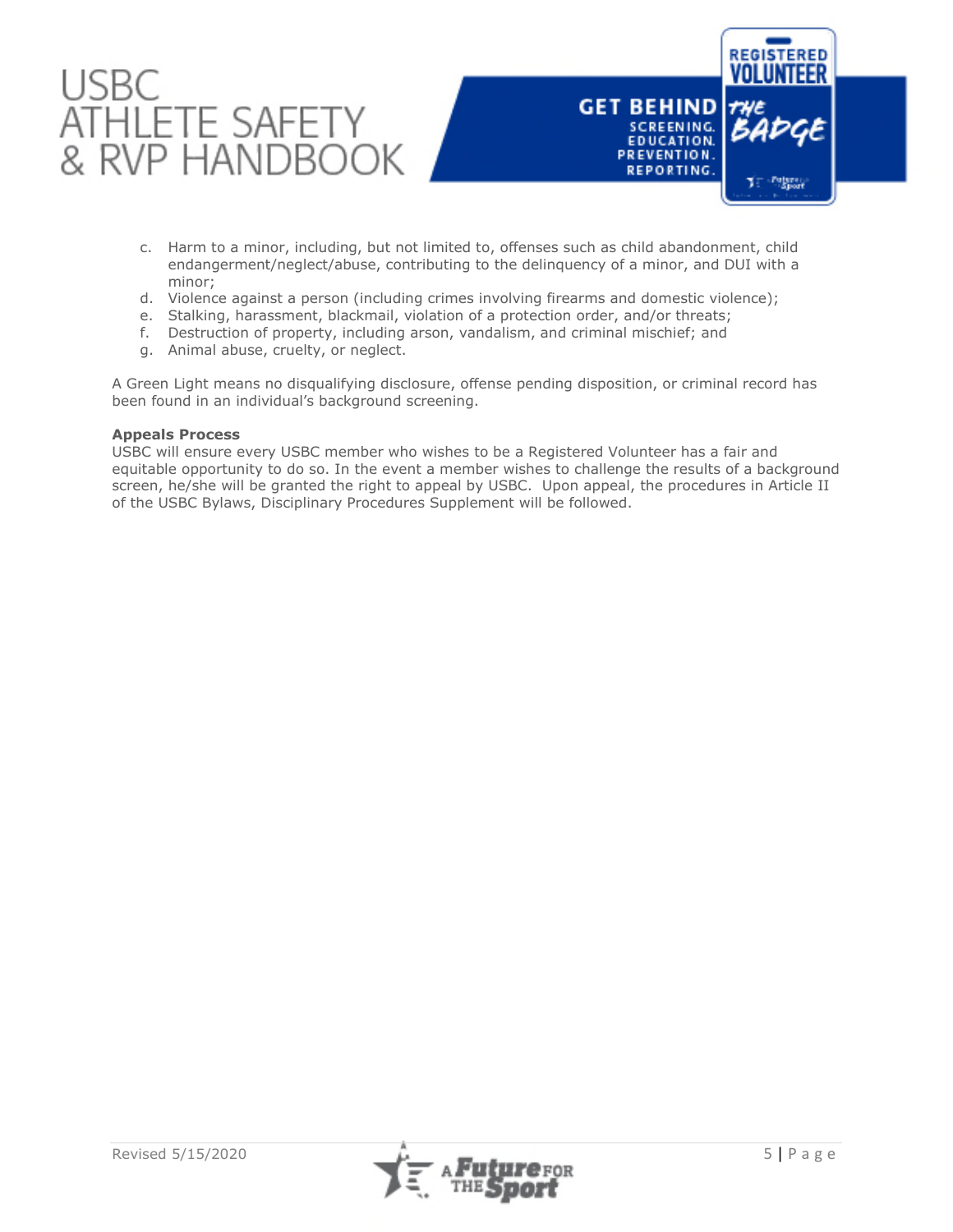



# **Part III – Prevention Policies**

#### **A. Required Policies**

The following polices, created by the U.S. Center for SafeSport, have been adopted by USBC. These polices apply to USBC, state and local associations and any certified competition or activity where minor athletes are involved. Unless a policy is identified as recommended, any adult who is a Registered Volunteer or Adult Participant must adhere to the policy. Adult members at a facility that is either partially or fully under the jurisdiction of USBC must adhere to policy numbers 1, 2 and 3.

#### **B. Minor athletes who become adult athletes**

With the exception of athletes who are members of the same team, minor athletes who reach the age of 18 must adhere to the provisions found in the following policies when interacting with minor athletes who are 14 years of age or younger.

Minor athletes who reach the age of 18 and then obtain a Registered Volunteer position, such as becoming a coach or official, must also comply with these prevention policies regardless of the age of the minor athletes with whom they will interact.

#### **Prevention Policy #1: One-on-One Interactions**

The majority of child sexual abuse is perpetrated in isolated, one-on-one situations. By reducing such interactions between an adult and a child, programs reduce the risk of child sexual abuse. However, one-on-one time with trusted adults is also healthy and valuable for a child. These policies are intended to protect minors while allowing for these beneficial relationships.

#### **A. Observable and interruptible**

- One-on-one interactions between minor athletes and a Registered Volunteer or adult participant (who is not the minor's legal guardian) at a facility partially or fully under the jurisdiction of USBC are prohibited unless:
	- o They occur at an observable and interruptible distance by another adult.
	- o The meeting is with a mental health care professional and/or a health care provider. In these instances, the conditions of the meeting must follow the guidelines described in subpart C of this section.
	- o Under emergency circumstances.

#### **B. Meetings**

- Meetings between minor athletes and a Registered Volunteer or Adult Participant (who is not the minor's legal guardian) at a facility partially or fully under the jurisdiction of USBC may only occur if another adult is present, except under emergency circumstances. Such meetings must occur where interactions can be easily observed and at an interruptible distance from another adult.
- If a one-on-one meeting takes place in an office at a facility partially or fully under the jurisdiction of USBC, the door to the office must remain unlocked and open. If available, it will occur in an office that has windows, with the windows, blinds, and/or curtains remaining open during the meeting.

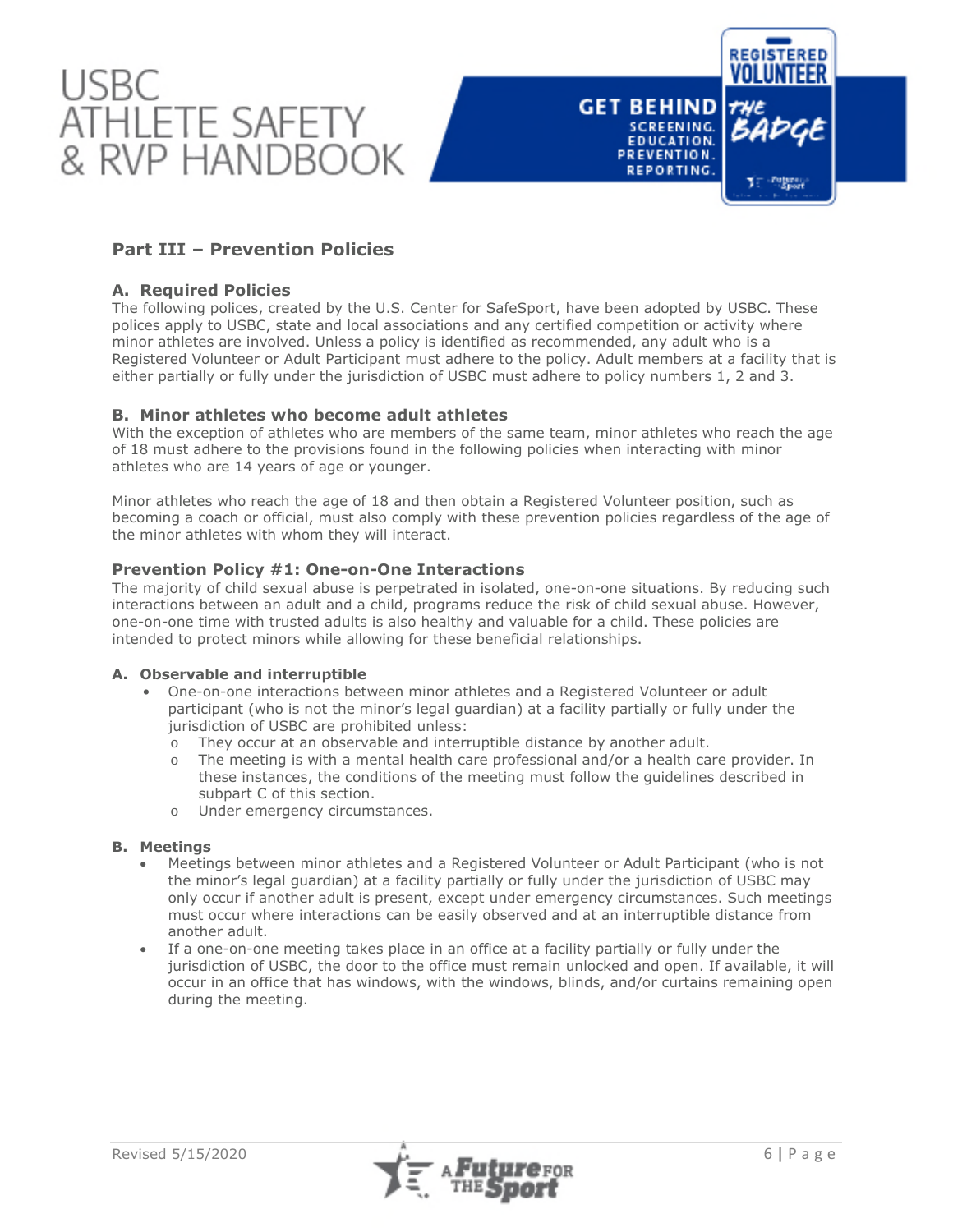



#### **C. Meetings with mental health care professionals**

If a mental health care professional and/or a healthcare provider meets with a minor athlete at a facility partially or fully under the jurisdiction of USBC, a closed-door meeting may be permitted to protect patient privacy – provided that

- 1) the door remains unlocked,
- 2) another adult is present at the facility,
- 3) the other adult is advised that a closed-door meeting is occurring, and
- 4) written legal guardian consent is obtained in advance by the mental healthcare professional and/or healthcare provider, with a copy provided to USBC.

#### **D. Individual training sessions**

Individual training sessions between minor athletes and Registered Volunteers or Adult Participant are permitted at a facility partially or fully under the jurisdiction of USBC if the training session is observable and interruptible by another adult. It is the responsibility of the Registered Volunteer or Adult Participant to obtain the written permission of the minor's legal guardian in advance of the individual training session if the individual training session is not observable and interruptible by another adult. Parents, guardians, and other caretakers must be allowed to observe the training session. Permission for individual training sessions must be obtained at least every six months. Parents, guardians, and other caretakers must be allowed to observe the training session.

#### **E. Monitoring (Recommended Policy)**

When one-on-one interactions between minor athletes and a Registered Volunteer or Adult participant occur at a facility partially or fully under the jurisdiction of USBC, another Registered Volunteer will monitor these interactions. Monitoring includes knowing that the one-on-one interaction is occurring, the approximate planned duration of the interaction, and randomly dropping in on the one-on-one.

#### **F. Out-of-program contacts (Recommended Policy)**

Registered Volunteers are prohibited from interacting one on one with unrelated minor athletes in settings outside of the program that are not observable and interruptible (including, but not limited to, one's home and individual transportation), unless parent/legal guardian consent is provided for each out-of-program contact. Such arrangements are nonetheless strongly discouraged.

#### **Prevention Policy #2: Massage or rubdown/athletic training modality**

Any massage or rubdown/athletic training modality performed at a facility or a training or competition venue must be conducted in an open and interruptible location. Any massage of a minor athlete must be done with at least one other adult present and must never be done with only the minor athlete and the person performing the massage or rubdown/athletic training modality in the room.

Written consent by a legal guardian shall be provided before providing each massage or rubdown on a minor athlete. Parents must be permitted to be in the room as an observer.

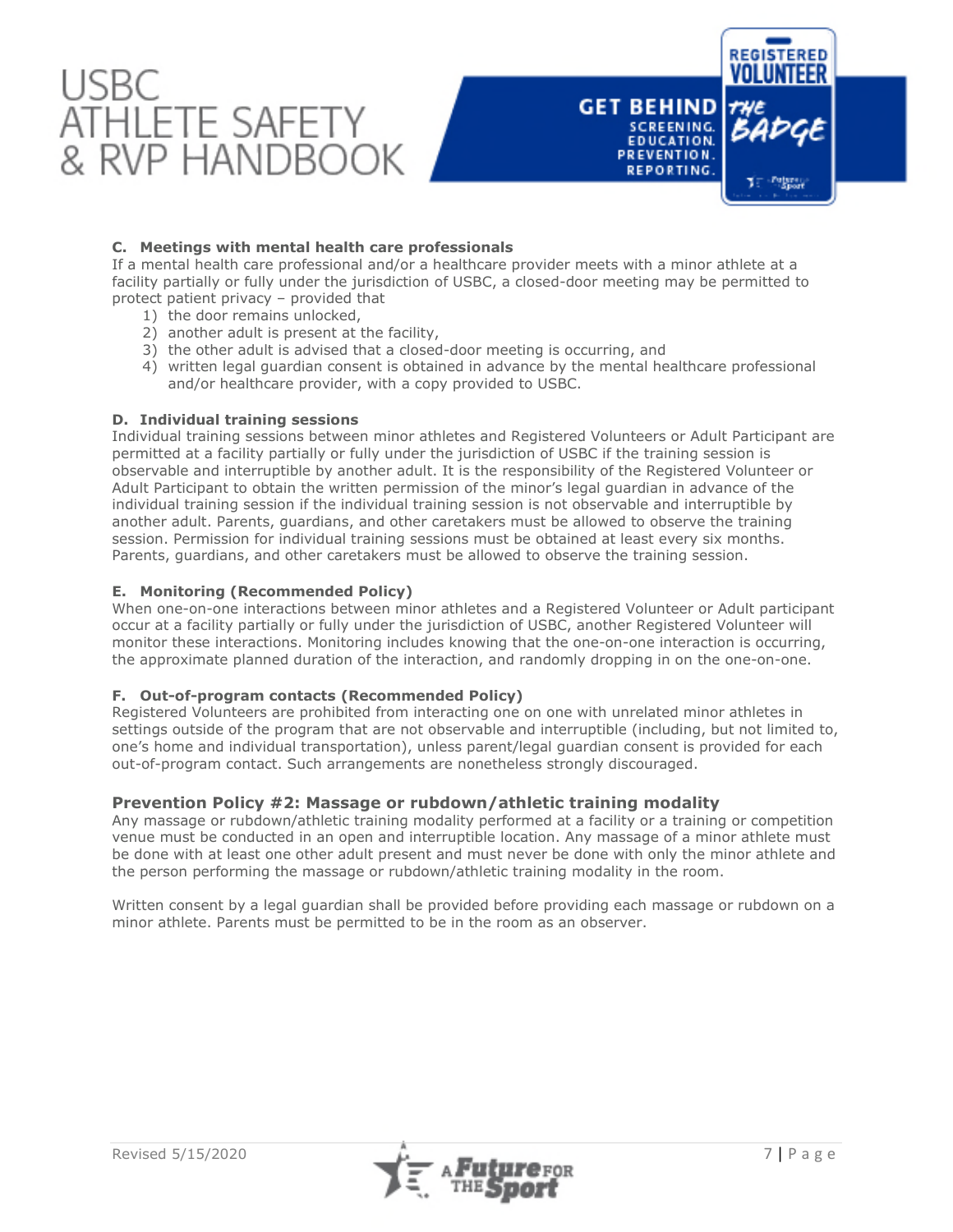

#### **Prevention Policy #3: Locker Rooms and Changing Areas**

When USBC uses a facility not fully under our jurisdiction (for, e.q., training or competition or similar events) and the facility is used by multiple constituents, adult members and Registered Volunteers are nonetheless required to adhere to the rules set forth herein.

#### **A. Use of recording devices**

Use of any device's recording capabilities (including a cell phone and voice recording), still cameras, and video cameras in locker rooms, changing areas, or similar spaces at a facility under the jurisdiction of USBC is prohibited. Exceptions may be made for media and championship celebrations, provided that such exceptions are approved by USBC and two or more adults are present.

#### **B. Undress**

Under no circumstances shall an unrelated Registered Volunteer or Adult Participant at a facility under the jurisdiction of USBC intentionally expose his or her breasts, buttocks, groin, or genitals to a minor athlete.

#### **C. One-on-one interactions**

- Except for athletes on the same team, at no time are unrelated Registered Volunteers or Adult Participants permitted to be alone with a minor athlete in a locker room or changing area when at a facility partially or fully under the jurisdiction of USBC, except under emergency circumstances.
- If USBC is using a facility that only has a single locker room or changing area, USBC will designate separate times for use by Registered Volunteers, if any.

#### **D. Monitoring**

USBC will regularly and randomly monitor the use of locker rooms and changing areas at a facility under the jurisdiction of USBC to ensure compliance with these policies.

#### **E. Other Components (Recommended Policy)**

- Registered Volunteers and Adult Participants make every effort to recognize when a minor athlete goes to the locker room or changing area during practice and competition and, if they do not return in a timely fashion, will check on the minor athlete's whereabouts.
- USBC discourages parents from entering locker rooms and changing areas unless it is truly necessary. In those instances, it should only be a same-sex parent. If this is necessary, parents should let a coach or administrator know about this in advance.

#### **Prevention Policy #4: Social Media and Electronic Communications**

#### **A. Content**

All electronic communication originating from Registered Volunteers or Adult Participants to minor athletes must be professional in nature.

#### **B. Open and transparent**

- Absent emergency circumstances, if a Registered Volunteer or Adult Participant needs to communicate directly with an amateur athlete who is a minor via electronic communications, (including social media) another Registered Volunteer or Adult Participant, a group email box monitored by at least one other Registered Volunteer or Adult Participant, or the minor's legal guardian will be copied.
- If a minor athlete communicates to the Registered Volunteer or Adult Participant privately first, the response to the minor athlete will include copying another Registered Volunteer or

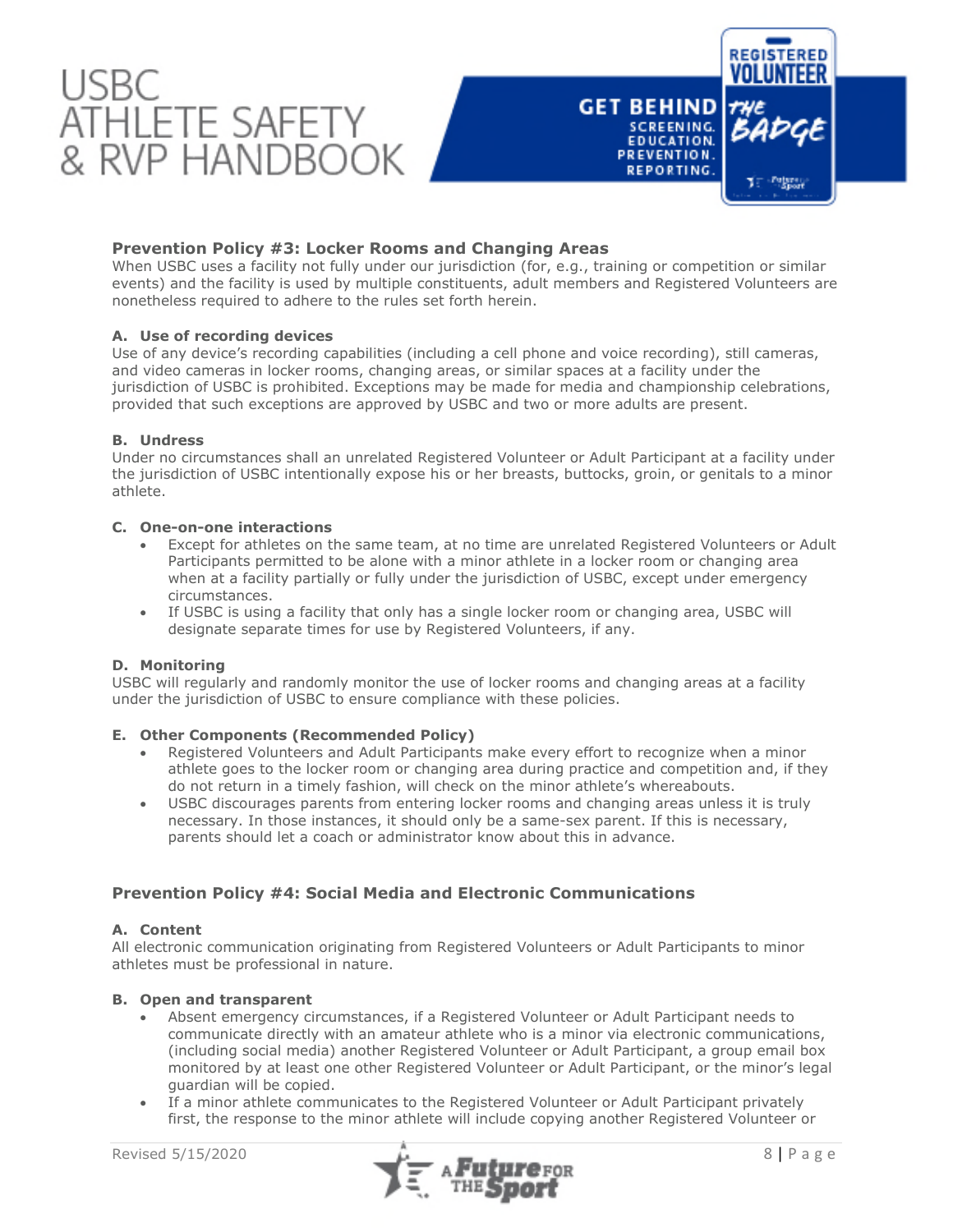



Adult Participant, a group email box monitored by at least one other Registered Volunteer, Adult Participant or the minor's legal guardian.

- A Registered Volunteer or Adult Participant communicating electronically to the entire team will copy another Registered Volunteer or Adult Participant or a group email box monitored by at least one other Registered Volunteer or Adult Participant.
- Minor athletes may "friend" the organization's official page.

#### **C. Requests to discontinue**

Legal guardians may request in writing that their minor athlete not be contacted through any form of electronic communication by USBC, Registered Volunteers, or Adult Participants. USBC will abide by any such request that their minor athlete not be contacted via electronic communication, absent emergency circumstances.

#### **D. Hours (Recommended Policy)**

Electronic communications will generally only be sent between the hours of 8:00 a.m. and 8:00 p.m. except for emergencies or during competition or competition travel that is outside the established hours.

#### **E. Monitoring (Recommended Policy)**

- Registered Volunteers and Adult Participants will monitor their social media pages and remove any posts that violate USBC's Registered Volunteer Code of Conduct.
- Registered Volunteers and Adult Participants will inform the legal guardian of a minor athlete of any prohibited posts, as well as the organization's administrator, if applicable.

#### **F. Electronic Communications (Recommended Policy)**

- Registered Volunteers and Adult Participants should not:
	- o Communicate privately via electronic communications with minor athletes, except under emergency circumstances.
	- o "Private message," "instant message," "direct message", or send photos via Snapchat or Instagram to a minor athlete privately.
	- o Maintain social media connections with unrelated minor athletes and should not accept new personal page requests on social media platforms from minor athletes, unless the Registered Volunteer has a fan page, or the contact is deemed as celebrity contact vs. regular contact.

#### **Prevention Policy #5: Local Travel**

Local travel consists of travel to training, practice, and competition that occurs locally and does not include coordinated overnight stay(s).

#### **A. Transportation**

Registered Volunteers or Adult Participants who are not also acting as a legal guardian, shall not ride in a vehicle alone with an unrelated minor athlete, absent emergency circumstances, and must have at least two minor athletes or another adult at all times, unless otherwise agreed to in writing by the minor athlete's parent/legal guardian in advance of each local travel.

#### **B. Shared or Carpool Travel Arrangement (Recommended Policy)**

We encourage parents/legal guardians to pick up their minor athlete first and drop off their minor athlete last in any shared or carpool travel arrangement.

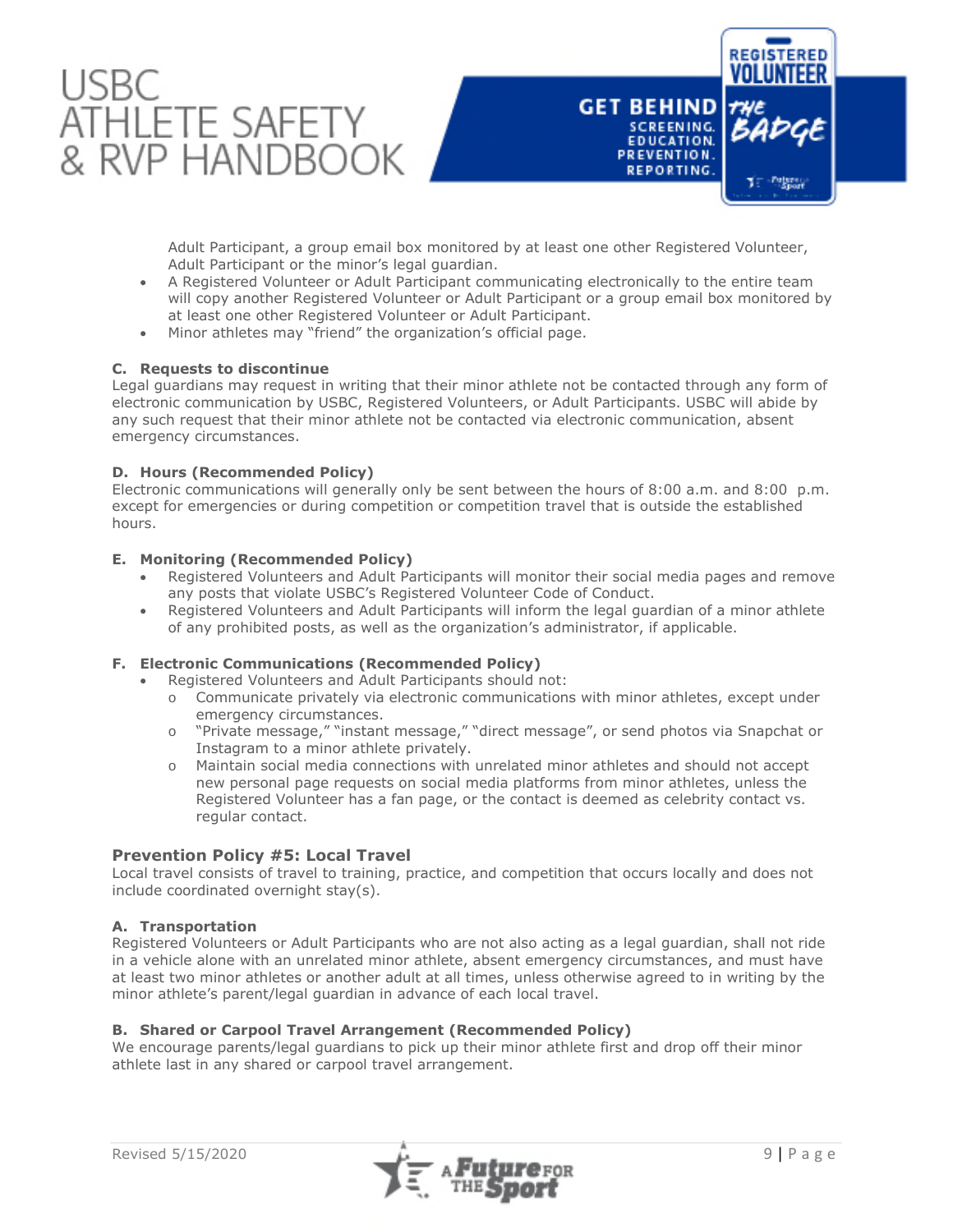



#### **Prevention Policy #6: Team Travel**

Team travel is travel to a competition or other team activity that the Registered Volunteer or Adult Participant plans and supervises.

#### **A. Team/competition travel**

When only one Registered Volunteer or Adult Participant and one minor athlete travel to a competition, the minor athlete must have his/her legal guardian's written permission in advance and for each competition to travel alone with the Registered Volunteer or Adult Participant.

#### **B. Hotel rooms**

Registered Volunteer or Adult Participant shall not share a hotel room or other sleeping arrangement with a minor athlete (unless the Registered Volunteer or Adult Participant is the legal guardian, sibling, or is otherwise related to the minor athlete). However, a parent/legal guardian may consent to such an arrangement in advance and in writing. Furthermore, a parent/legal guardian may consent in advance and in writing to the minor athlete sharing a hotel room or other sleeping arrangement with an adult athlete.

#### **C. Meetings**

Meetings shall be conducted consistent with the organization's policy for one-on-one interactions – i.e., any such meeting shall be observable and interruptible.

#### **D. Other Components (Recommended Policy)**

- Team travel policies must be signed and agreed to by all minor athletes, parents, Registered Volunteers, and Adult Participants who are traveling.
- During team travel, when doing room checks, attending team meetings and/or other activities, two-deep leadership and observable and interruptible environments should be maintained.
- Meetings should not be conducted in a hotel room.

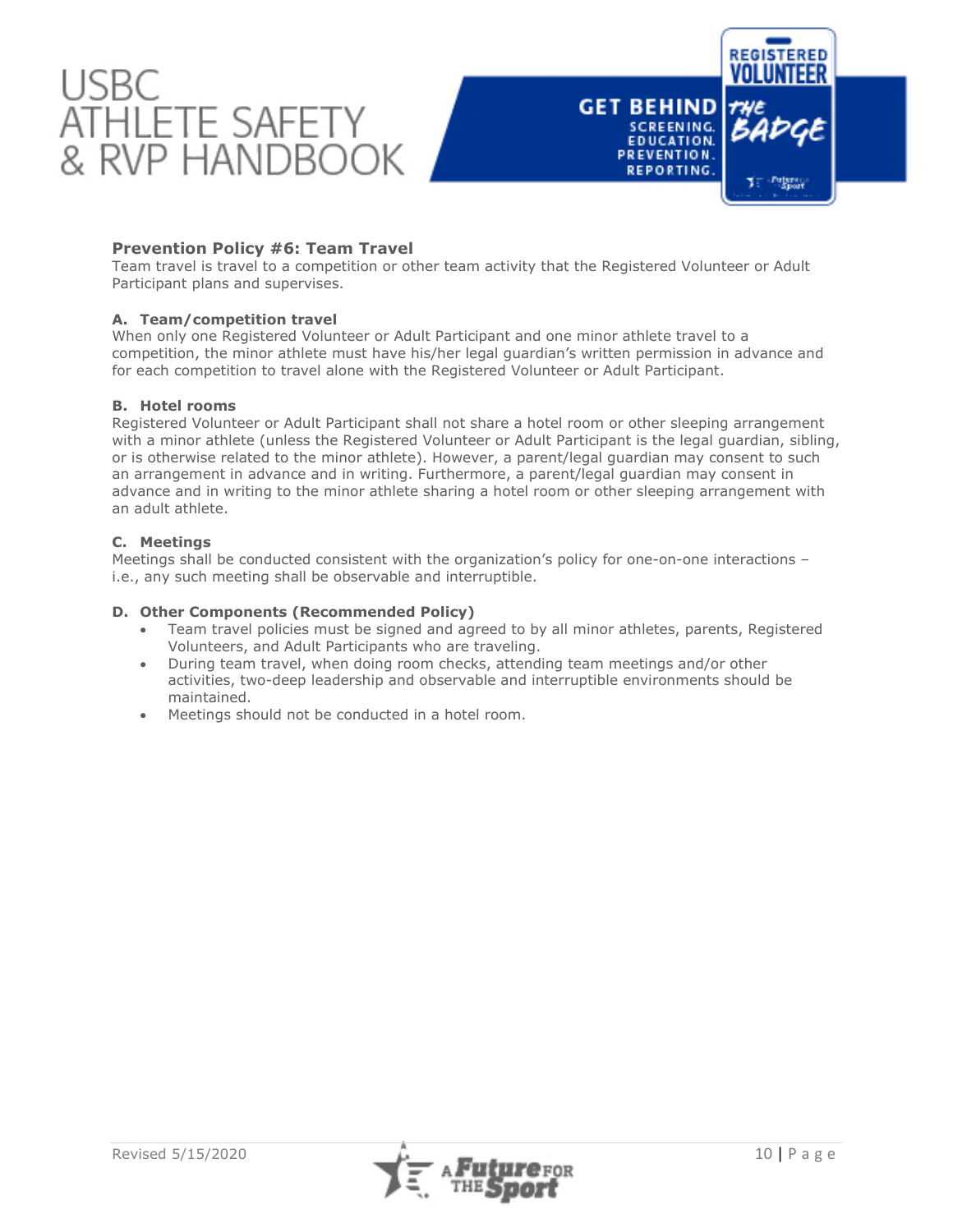



# **Part IV – Reporting Policy**

#### **A. Procedure**

- Alleged violations of USBC's Athlete Safety Prevention Policies:
	- o Involving sexual misconduct of a minor athlete are to be reported to the U.S. Center for SafeSport, who will have the exclusive authority to investigate and resolve.
	- o That are non-sexual in nature, USBC will retain the authority to investigate and resolve, and are to be reported to USBC, attention Rules and Compliance.
- There are no time limits on reporting possible violations of USBC's Athlete Safety Prevention Policies.
- There is no fee to report violations of USBC's Athlete Safety Prevention Policies.

#### **B. Anonymous Reporting**

 Reports may be made anonymously. Anonymous reporting may make it difficult for USBC to investigate or properly address misconduct or abuse of a minor athlete. However, USBC recognizes it can be difficult for an athlete, teammate, friend or family member to report an allegation of misconduct and strives to remove as many barriers to reporting as possible.

#### **C. Whistleblower Protection**

 Regardless of outcome, it is the policy of USBC to support the claimant(s) and his or her right to express concerns in good faith. USBC will not encourage, allow or tolerate attempts from any individual, group or organization to retaliate, punish, allow or in any way harm any individual(s) who reports a concern in good faith. Such actions against a claimant will be considered a violation of the USBC's Athlete Safety Program and grounds for disciplinary action. However, this "Whistleblower" protection is not intended to shield claimants from discipline for engaging in other misconduct.

#### **D. [Contact local authorities](https://www.childwelfare.gov/topics/responding/reporting/how/)**

- Contact your local authorities if you have a reasonable suspicion that child sexual abuse or neglect has occurred. All reports of child abuse or sexual assault of a minor must also be reported to local authorities. Reports of abuse not involving a minor may also be reported to local authorities.
- Contacting the local authorities does not negate one's responsibility to report sexual misconduct cases to the U.S. Center for SafeSport.

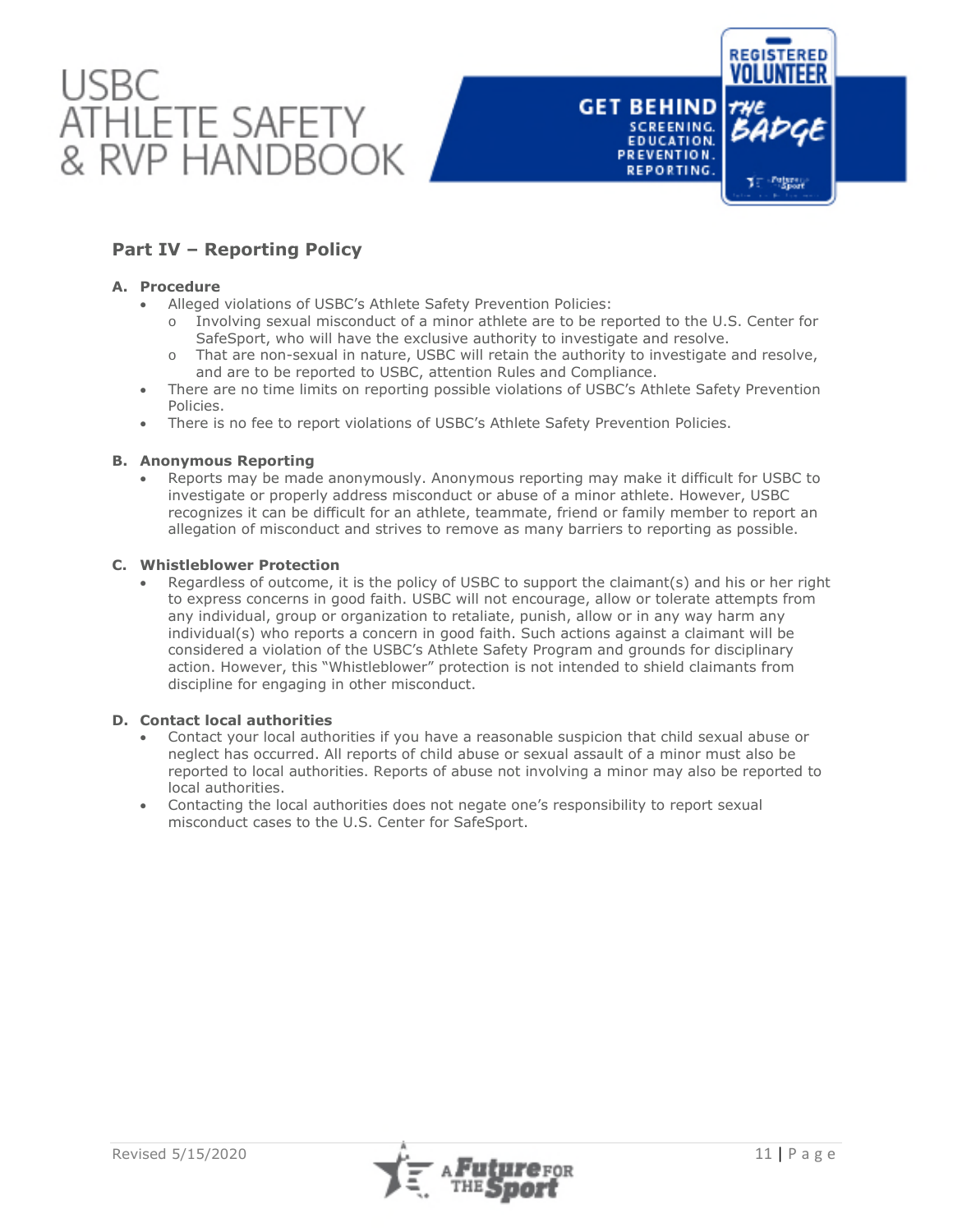



# **USBC Registered Volunteer Code of Conduct**

Part of USBC's commitment is a mandatory agreement for all Registered Volunteers to abide by the USBC Registered Volunteer Program Code of Conduct.

A Registered Volunteer can be charged with the following code of conduct violation(s):

- 1. Consumption or being under the influence of alcohol or illegal drugs while working with youth.
- 2. Providing alcohol or drugs to youth or allowing consumption of same while under your supervision.
- 3. Physical, verbal, or sexual abuse of any child.
- 4. Failing to respect the privacy of youth in situations where privacy is required, for example changing clothes or taking showers (the only exception is when health or safety issues dictate specific action).
- 5. Disciplining by use of physical punishment or failure to provide necessities such as water, food, or shelter.
- 6. Inappropriately touching a youth's body. As a rule, this includes any area of the body that would be covered by a bathing suit. It is normally acceptable to touch a youth on the shoulders, arm or upper back.
- 7. Tickling, wrestling, or teasing a youth.
- 8. In the presence of a youth or parents or the use of social media where a youth or parents can view:
	- a. Inappropriate jokes or pictures
	- b. Intimate details of one's personal life
	- c. Any kind of sexual reference
- 9. Using profanity or any kind of harassment in the presence of a youth or parents.
- 10. Releasing a youth to anyone other than the authorized parent or guardian, or to a person designated by the parent/guardian.

The complaint should be in writing and detail the charge(s) against the Registered Volunteer and the RVP Code of Conduct involved. The complaint should be signed by the person(s) make the charge(s) and filed with USBC Headquarters. Anonymous and/or unsigned complaints concerning sexual misconduct will be forwarded to the U.S. Center for SafeSport for processing.

A violation of the Code of Conduct may result in disciplinary action, including suspension of USBC membership or termination of one's Registered Volunteer Status.

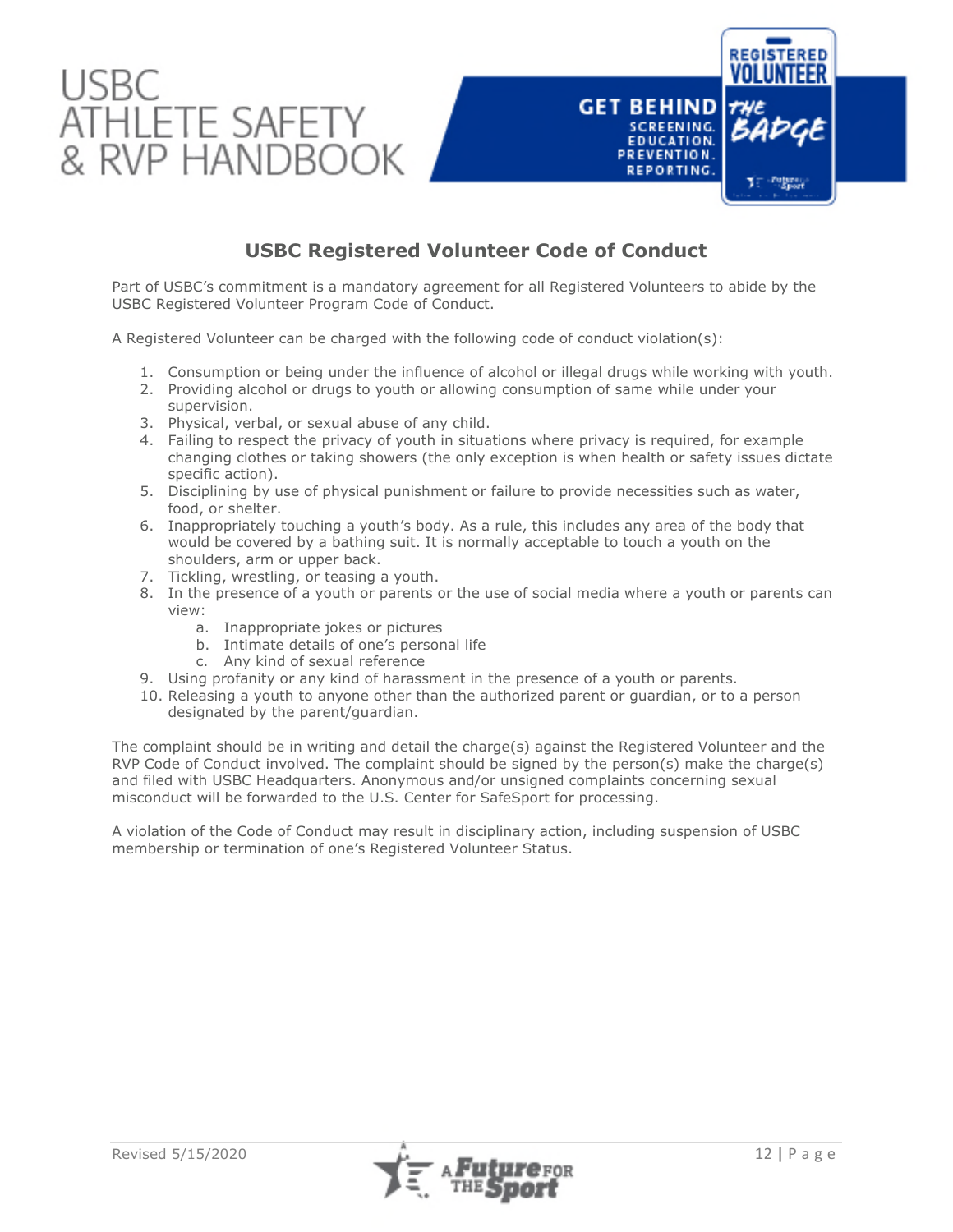

# **SafeSport Code**

The SafeSport Code, created by the U.S. Center for SafeSport, requires participants to abide by a set of procedures and prohibited conduct while participating in a sporting event.

The USBC has adopted the SafeSport Code in its entirety and all members of USBC are expected to abide by the Code. To view the code, please go to safesport.org/policies-procedures or click [here.](https://safesport.org/policies-procedures)



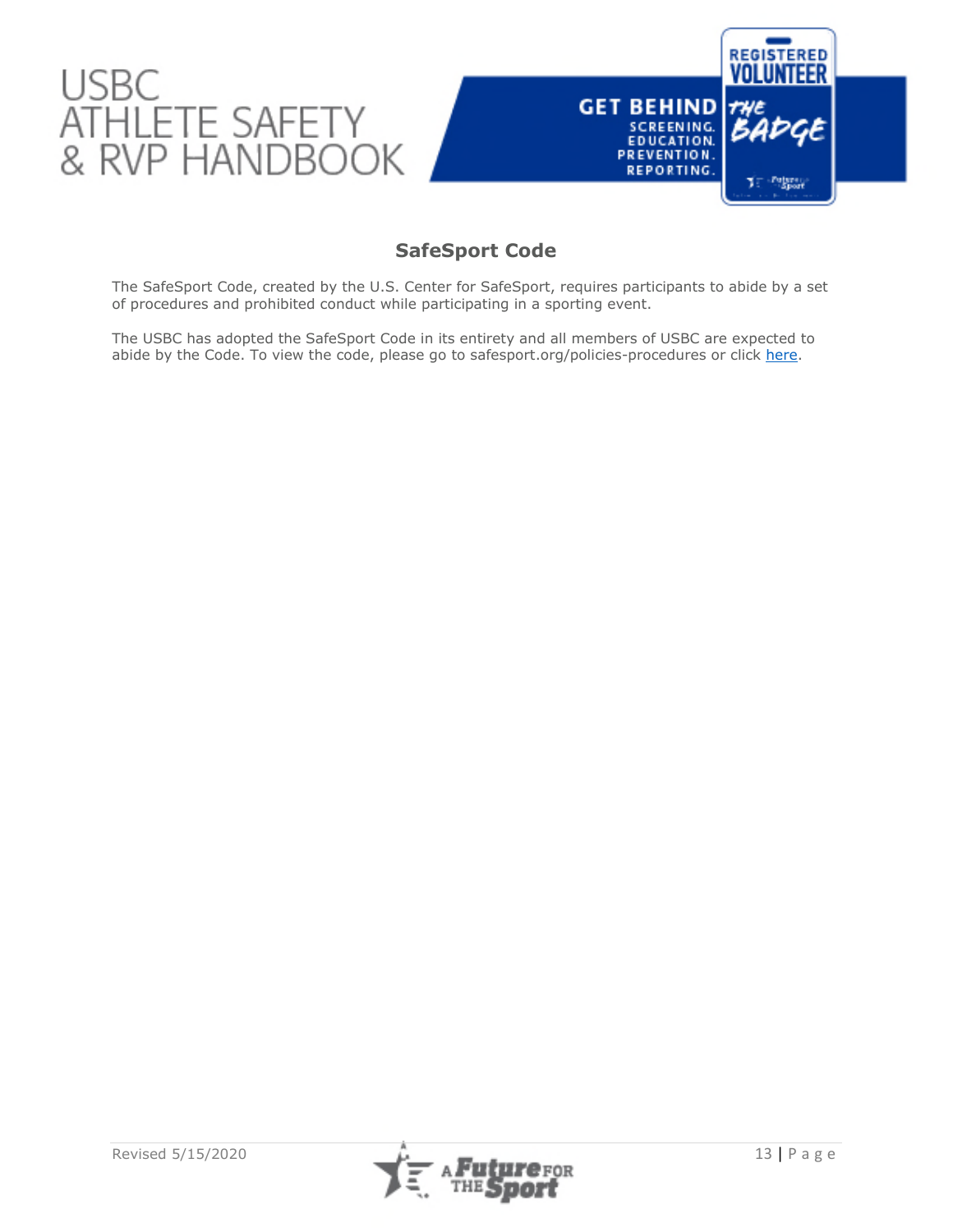



# **Athlete Safety Program**

#### **What is the Athlete Safety Program?**

The United States Bowling Congress' Athlete Safety Program combines the U.S. Center for SafeSport Policies and USBC's Registered Volunteer Program into one comprehensive program. This program is designed to create awareness about emotional, physical and sexual abuse through education and prevention policies.

#### **Who is required to follow the policies of the Athlete Safety Program?**

USBC members age 18 and older who compete in a league with members age 17 or younger are considered adult participants and must adhere to the entire handbook with the exception of the Criminal Background Screen Policy and the RVP Code of Conduct Policy. Registered Volunteers are required to follow all policies.

#### **Why does the Athlete Safety Program require all individuals to be USBC members?**

USBC must have jurisdiction over those who are either adult participants or Registered Volunteers and having membership allows that. Having jurisdiction gives USBC and the U.S. Center for SafeSport the ability to investigate any conduct in violation of these policies.

#### **How will I know it when it's time to complete a requirement to remain in the program?**

Each individual will receive an email from USBC prior to expiration of a requirement informing them what requirement is due and to log into their Athlete Safety Portal to complete the process.

# **Adult Participants**

#### **Who is considered an Adult Participant?**

Adult members age 18 or older who compete in a league with youth members age 17 or younger.

#### **What is required of an Adult Participant?**

Prior to competing in a league with minor athletes, Adult Participants must complete the U. S. Center for SafeSport's Core Center for SafeSport Training. Adult Participants must also adhere to USBC's Prevention Policies, Reporting Policy and the SafeSport Code.

#### **What is required of the adults who compete in an adult/youth league?**

Any individual age 18 and older is considered an Adult Participant and must complete SafeSport's Core Center for SafeSport Training prior to participating in the league.

# **U.S. Center for SafeSport Training**

#### **How do I register for the training?**

Visit BOWL.com/RVP for information.

#### **Why do we need to take the SafeSport Training?**

In February 2018, the United States passed a law authorizing the U. S. Center for SafeSport to develop training to prevent abuse. The law also requires USBC, as the National Governing Body for the sport of bowling, to offer and give consistent training related to the prevention of child abuse to adult



**REGISTERED** 

**GET BEHIND** 

SCREENING. EDUCATION.

PREVENTION. REPORTING.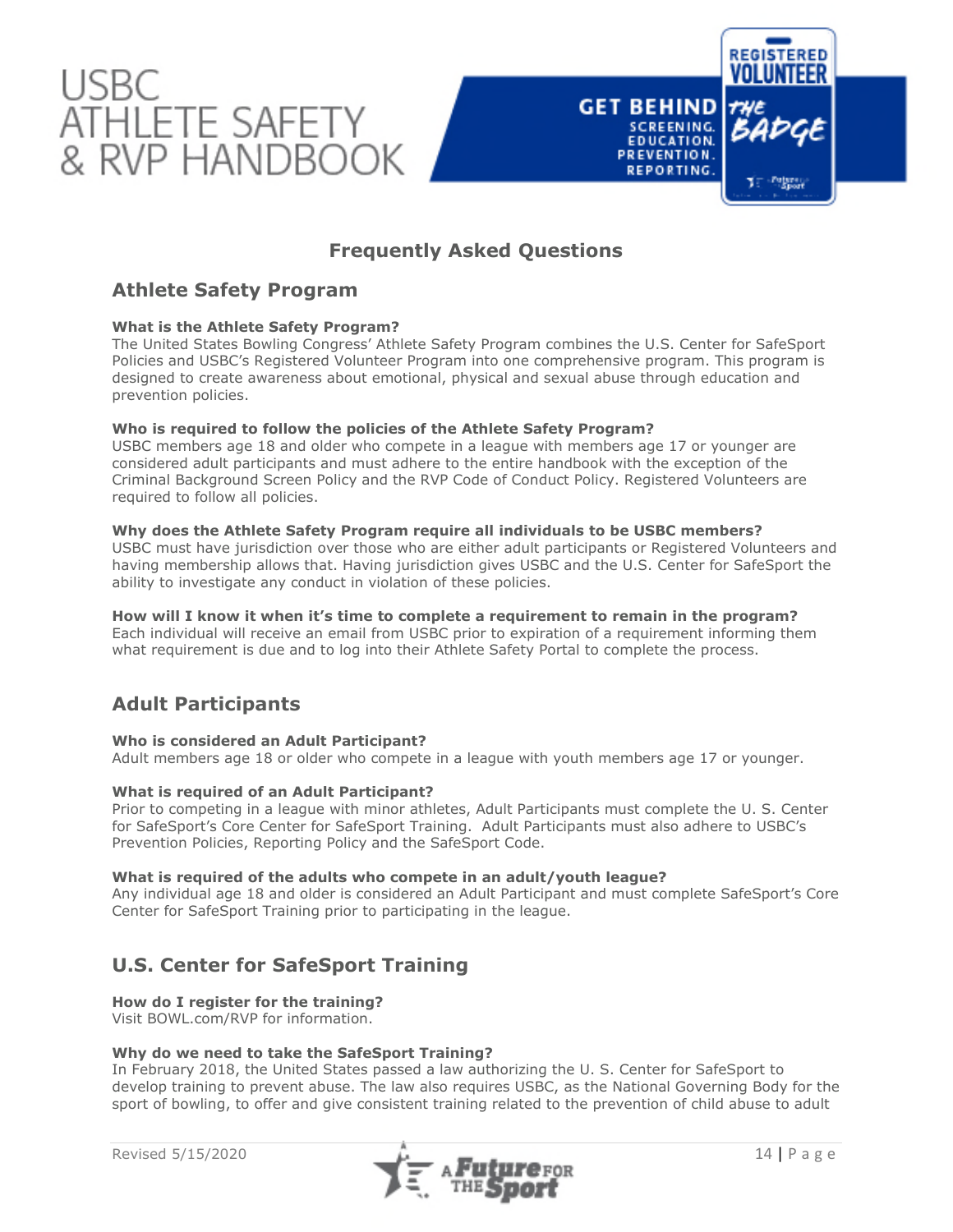



members who are in regular contact with minors. This training from the center allows USBC to comply with the law.

To view the law, click [here](https://www.congress.gov/bill/115th-congress/senate-bill/534).

#### **Can the SafeSport training be conducted in a group setting?**

No. Every Registered Volunteer must register through the SafeSport website and take the required training in order to get credit for completing the training. This online training is the only training program recognized by the U.S. Center for SafeSport for compliance with the requirement.

#### **How do we verify if an individual has completed SafeSport training?**

A SafeSport icon has been added to each member's profile in the Find-a-Member feature. Anyone who has completed the training will either show a SafeSport icon or RVP icon.

#### **How often do I have to complete SafeSport?**

After the initial SafeSport training, a refresher course will need to be completed each year and one month prior to renewing your Registered Volunteer status.

#### **Is this training required if an 18-year-old only bowls in tournaments with minor athletes?**

No. The training is required for those who have regular contact with minor athletes. Since tournaments are not a competition with regular matches, adults are not under the same requirements in tournaments as they are in leagues. USBC does recommend anyone 18 years of age and older who competes with minor athletes to take SafeSport's Core Center for SafeSport Training.

#### **A member will turn 18 during the bowling season and competes in a USBC Youth certified league. Does he need to take SafeSport's Core Center for SafeSport Training?**

Yes. Once the member turns 18, he is considered an Adult Participant and must complete the training prior to the next scheduled league session. Anyone under age 18 can take the training with parental consent, or once they turn 18 without consent.

#### **Why do I need a USBC National ID number to register for the SafeSport Training?**

U.S. Center for SafeSport transmits your national ID number back to USBC so the training can be attached to your bowler profile. This way, USBC is able to determine when a member completes the required training.

# **Registered Volunteers**

#### **Who must enroll to become a Registered Volunteer?**

Anyone age 18 or older who holds a position of authority or supervision over USBC Youth programs, has an opportunity to establish a position of trust, and/or has an opportunity to build a one-on-one relationship through USBC Youth programs with USBC Youth bowlers must become a USBC Registered Volunteer.

Specific roles or positions within the USBC governance that require one to be a Registered Volunteer include:

- USBC headquarters employees
- USBC national board and youth committee members
- USBC Team USA and Junior Team USA members
- State and local youth committee members and directors
- State and local association board members

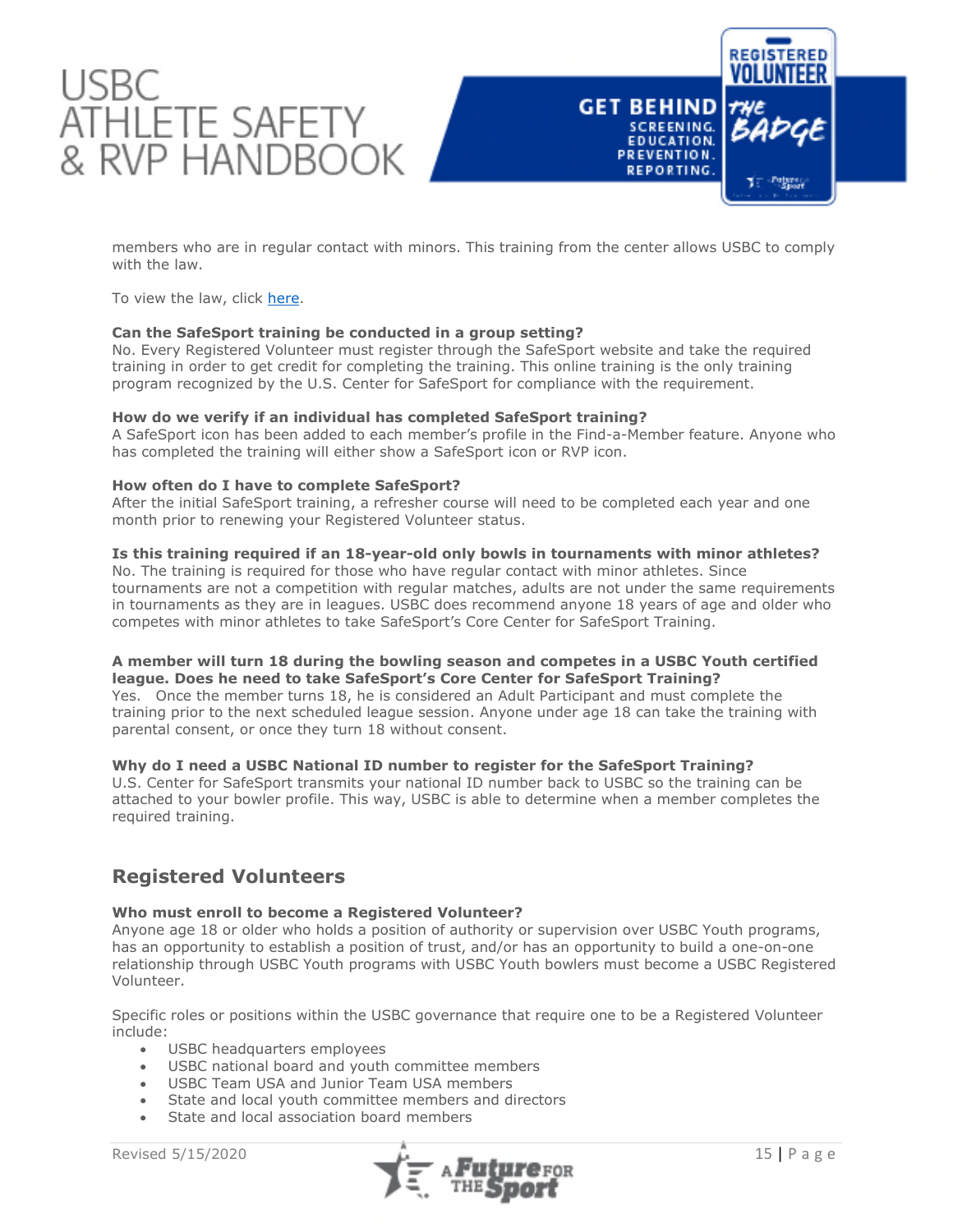

#### • State and local association managers

- USBC Youth league officers
- USBC Youth tournament managers
- USBC trained coaches

#### **What is required of the league officers in an adult/youth league?**

Any officer of the league must be a Registered Volunteer, which requires the U.S. Center for SafeSport training and a background screen through NCSI.

#### **We don't have any youth bowlers in our association. Do we need to do this?**

Yes. Although the program was created with youth in mind, the concepts involved also are appropriate when dealing with adults and senior citizens in our associations. Keeping our members safe from abuse and inappropriate behavior of any kind is always a positive thing for our sport.

#### **Do coaches who do not coach youth have to be a Registered Volunteer?**

Yes. USBC takes pride in our coaching certification and the individuals who have decided to earn the accreditation. USBC believes this additional training will not only make the coaches more marketable, it will give USBC more individuals in bowling centers who are trained to recognize and report abuse to help keep our youth safe.

#### **Is there a way to become a Registered Volunteer and not use the Internet?**

In rare cases, the NCSI can perform the background screen; however, there will be an additional fee from NCSI.

The training through the SafeSport Center is only available online.

#### **I applied for my RVP certification several months ago and haven't heard anything. What can I do?**

Usually, the screening process only takes a few days to complete. If you haven't heard anything, please check your email as NCSI may have tried to contact you for more information in order for them to complete the screening.

# **NCSI Background Screen**

#### **How do I register?**

Log on to BOWL.com/RVP and click on Athlete Safety Account Login. You will need a community login ID and password to start the background screen.

Once logged in, you will see your personalized Athlete Safety account. A Registered Volunteer must be a member of USBC and be up to date with their SafeSport training. If your status is green under those logos, you can click on the NCSI logo which will take you to the NCSI website where you can begin your background screen.

#### **What is the cost for the background screen?**

Starting August 1, 2020, regardless of where one lives, the cost is \$30 (a \$1.25 processing fee may apply). The entire fee is paid directly to the National Center for Safety Initiatives (NCSI), who will continue to perform the background screenings.



**REGISTERED** 

**Futures** 

**GET BEHIND** 

SCREENING. EDUCATION.

PREVENTION. REPORTING.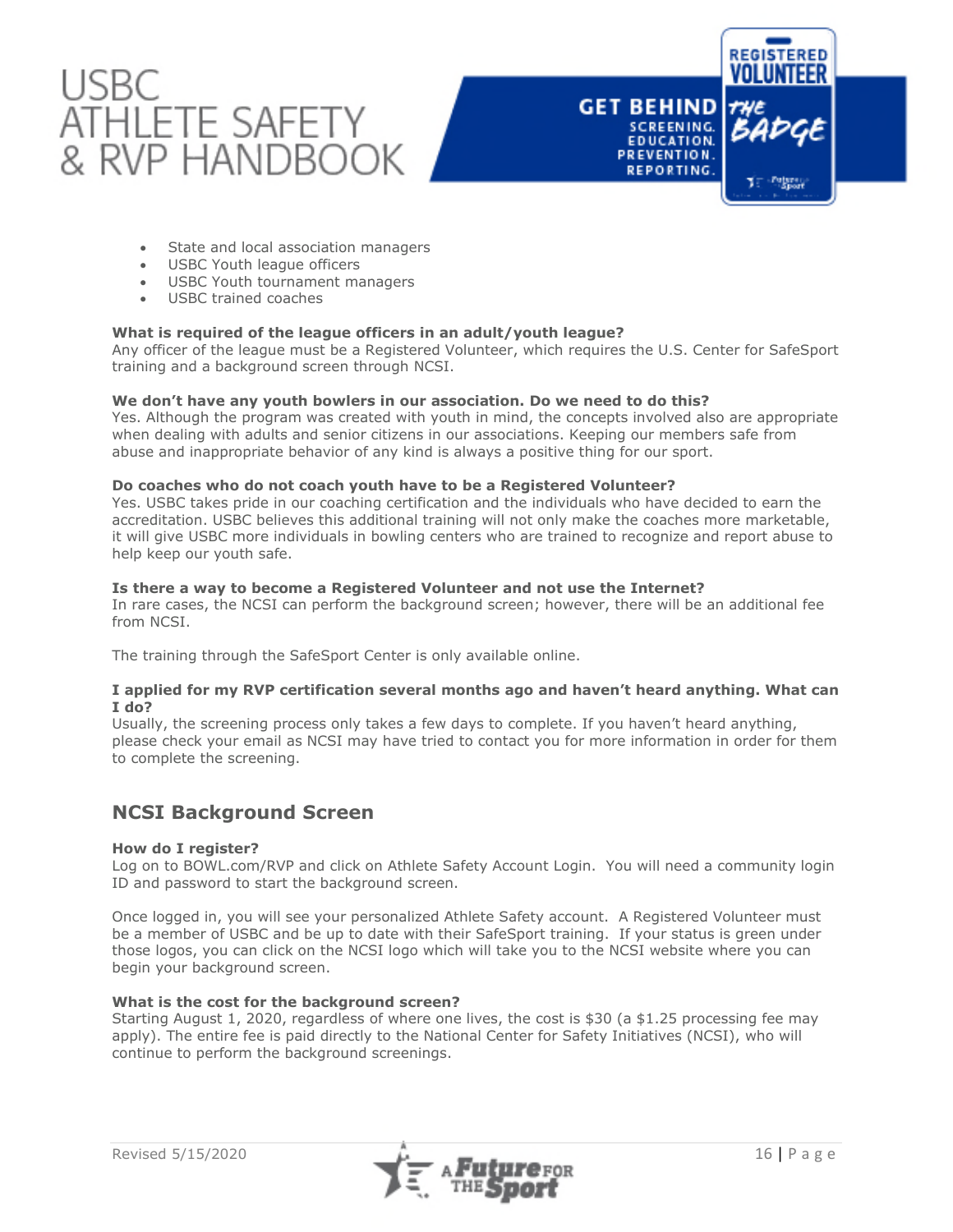



#### **Who is responsible for the payment?**

Each individual who enrolls and/or renews will be responsible for the payment, by credit card. If the center or association has determined to pay for a screening(s), it will be up to them to reimburse the individual.

#### **Why do I need a USBC National ID number to register for the background screening through NCSI?**

NCSI transmits your national ID number back to USBC so the background screen can be attached to your bowler profile. This way, USBC is able to determine when a member passes the requirement.

#### **How do we verify the NCIS background screen has been completed?**

Every member who has completed SafeSport training and a background screen can be found on USBC's Find-a-Volunteer function on BOWL.com. In addition, each Registered Volunteer does have an RVP icon in their profile on the Find-a-Member function.

#### **Who will be notified of an applicant's red light?**

NCSI will send a formal letter to the individual and notify USBC Headquarters. USBC then will follow up with the individual informing them of their ineligibility and right to appeal the designation.

#### **How will the association know who is given a green light and a red light?**

Individuals will know who has a green light determination in two ways. First, they are wearing an RVP badge; second, by searching "find a volunteer" on BOWL.com.

Any individual who does not show on the "find a volunteer" feature of BOWL.com is not permitted to work with USBC Youth members either because they have not gone through the process or has received a red light determination.

#### **Can we still access find-a-volunteer to determine who is a Green Light?**

Yes, that will be the easiest way to find a Registered Volunteer.

#### **How often will the Find A Registered Volunteer database be updated?**

Daily. USBC receives the information once a day from both SafeSport and NCSI. The database is then updated each time we receive the information.

#### **I have had a background screening for my job. Why do I need another one?**

The screening that is done for the RVP program is dedicated to the protection of children. Screenings you may have had done for your job or other organizations may not screen for the same items as is done for RVP. Also, it is important that all individuals applying for RVP certification be treated the same way and the same background screening criteria must be used for everyone.

# **Association Board Requirement**

#### **We have board members that have not completed the RVP process. Are they still eligible to serve on our Board?**

No. To be eligible to serve on a USBC board, you must complete both the SafeSport training and go through the background screen conducted by NCSI for USBC.

#### **We have board members that do not wish to participate. What do we do?**

You should ask them to resign. If they do not want to resign, your board should proceed using the board removal procedures found in the USBC Association Policy Manual, Chapter Sixteen, Section E.